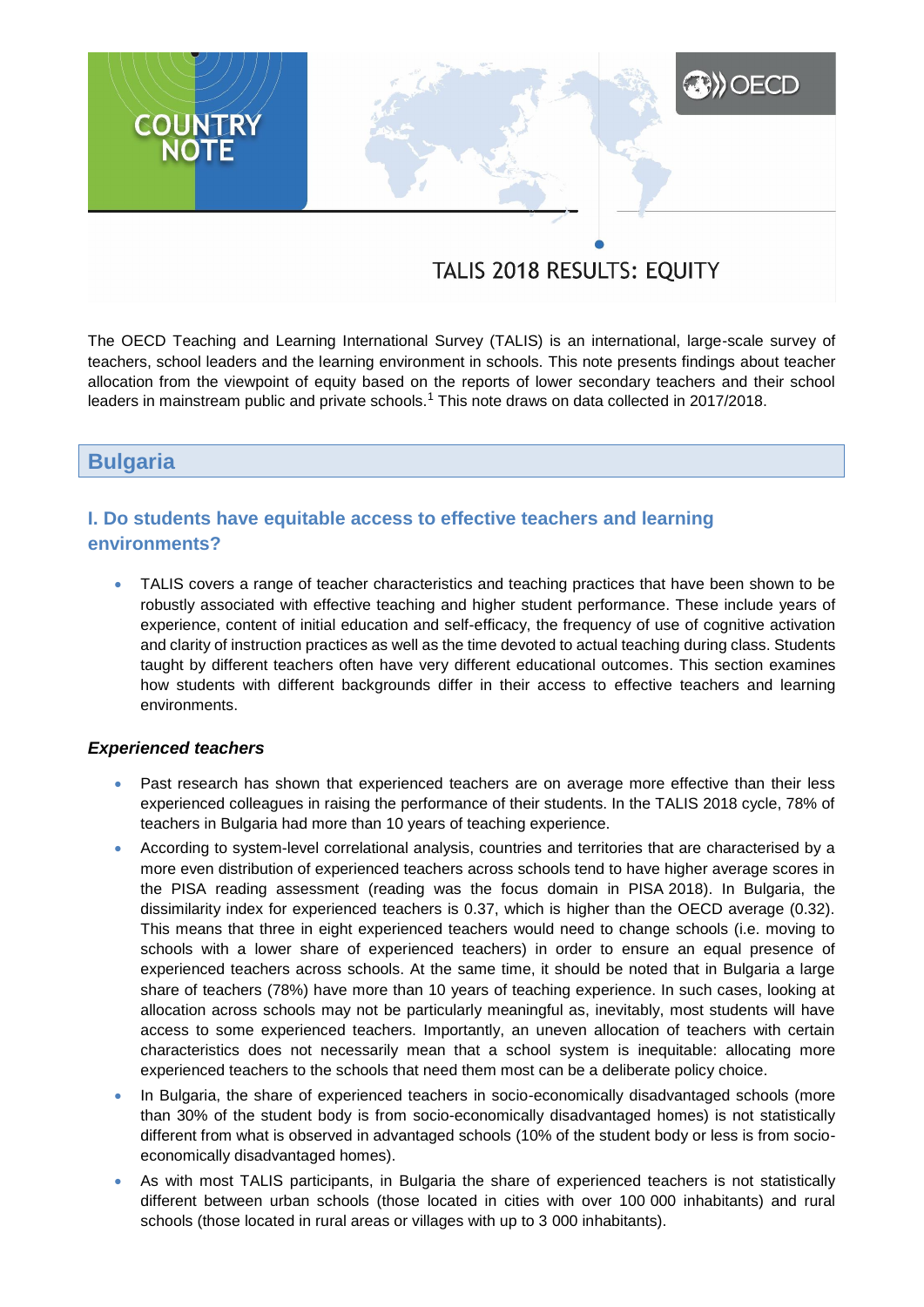# **Figure 1. Allocation of experienced teachers**



Results based on responses of lower secondary teachers and principals

Notes: Only countries and territories with available data are shown. The dissimilarity index measures if the allocation of teachers with a given characteristic in a country's schools resembles the overall teacher population of the country and it ranges from 0 (i.e. the allocation of teachers in schools resembles perfectly the teacher population of the country) to 1 (i.e. teachers with a certain characteristic are concentrated in a single school). Differences across school types that are not statistically significant are highlighted with lighter colours. Source: OECD, TALIS 2018 Database, Table 2.3.

### *Teachers with comprehensive formal education*

- TALIS asks teachers about the content of their initial education and training. In the TALIS 2018 cycle, 29% of teachers in Bulgaria reported to have received a comprehensive initial education, which includes subject content, pedagogy, classroom practices, cross-curricular skills, teaching in a mixedability setting and classroom management: this is lower than the OECD average (39%). On average across OECD countries/territories, initial training in cross-curricular skills, teaching in a mixed-ability setting and classroom management tend to be less prevalent than the other types of training.
- As shown by system-level correlational analysis, across countries and territories, the more even the distribution of teachers with comprehensive initial training across schools, the higher students' mean reading score in PISA. In Bulgaria, the dissimilarity index for comprehensively trained teachers is 0.32, which is higher than the OECD average (0.26).
- As with most TALIS participants, in Bulgaria there is no statistically significant difference in the share of teachers with comprehensive formal education between disadvantaged and advantaged schools, and urban and rural schools.

### *Teachers with higher self-efficacy*

 Research highlights how self-efficacy is positively related to performance in a wide range of settings. Teachers and students are no exception. TALIS elicits teachers' self-efficacy beliefs by asking them to assess their ability to perform well in a range of tasks related to classroom management, instruction, and students' engagement. In Bulgaria, the dissimilarity index for teachers with higher self-efficacy (defined as those in the top quarter of the national distribution of the self-efficacy scale) is 0.34, which is higher than the OECD average (0.29).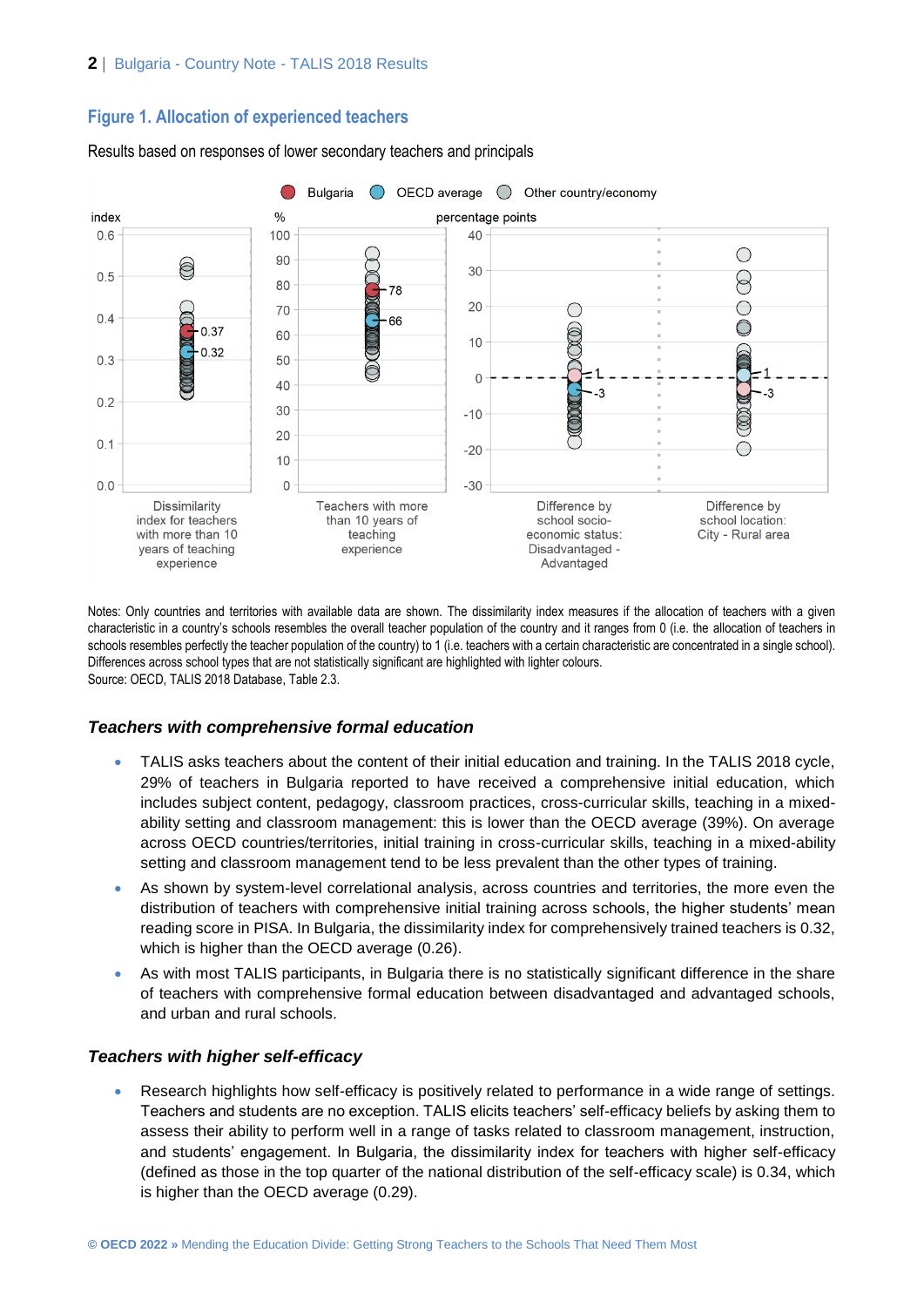In the majority of countries and territories participating in TALIS, the share of teachers at the top of the national distribution of the self-efficacy scale is not statistically different across the different types of schools; that is, between disadvantaged and advantaged schools, and urban and rural schools. This is also true in Bulgaria.

### *Teachers who allocate a larger share of class time to actual teaching*

### **Figure 2. Allocation of teachers who spend a larger share of class time on actual teaching**

Results based on responses of lower secondary teachers and principals



Notes: Only countries and territories with available data are shown. The dissimilarity index measures if the allocation of teachers with a given characteristic in a country's schools resembles the overall teacher population of the country and it ranges from 0 (i.e. the allocation of teachers in schools resembles perfectly the teacher population of the country) to 1 (i.e. teachers with a certain characteristic are concentrated in a single school). Differences across school types that are not statistically significant are highlighted with lighter colours. Source: OECD, TALIS 2018 Database, Table 2.12.

- Past research has highlighted a positive association between the share of class time teachers devote to teaching and student achievement. The ability of teachers to maximise instruction time is closely related to their ability to maintain order in the classroom. But of course students' attitudes and behaviour also matter as a factor influencing the proportion of time spent on teaching and learning, and are partly outside of teachers' control. TALIS measures the instruction time to which students are exposed by asking teachers how their working time is allocated between different tasks such as administrative tasks, keeping order and actual teaching in a regular weekly class.
- According to system-level correlational analysis, students' average performance in reading is lower in education systems where teachers who spend a larger share of class time on actual teaching are unevenly distributed across schools. In Bulgaria, the dissimilarity index for teachers who spend a larger share of class time on actual teaching (defined as those in the top quarter of the national distribution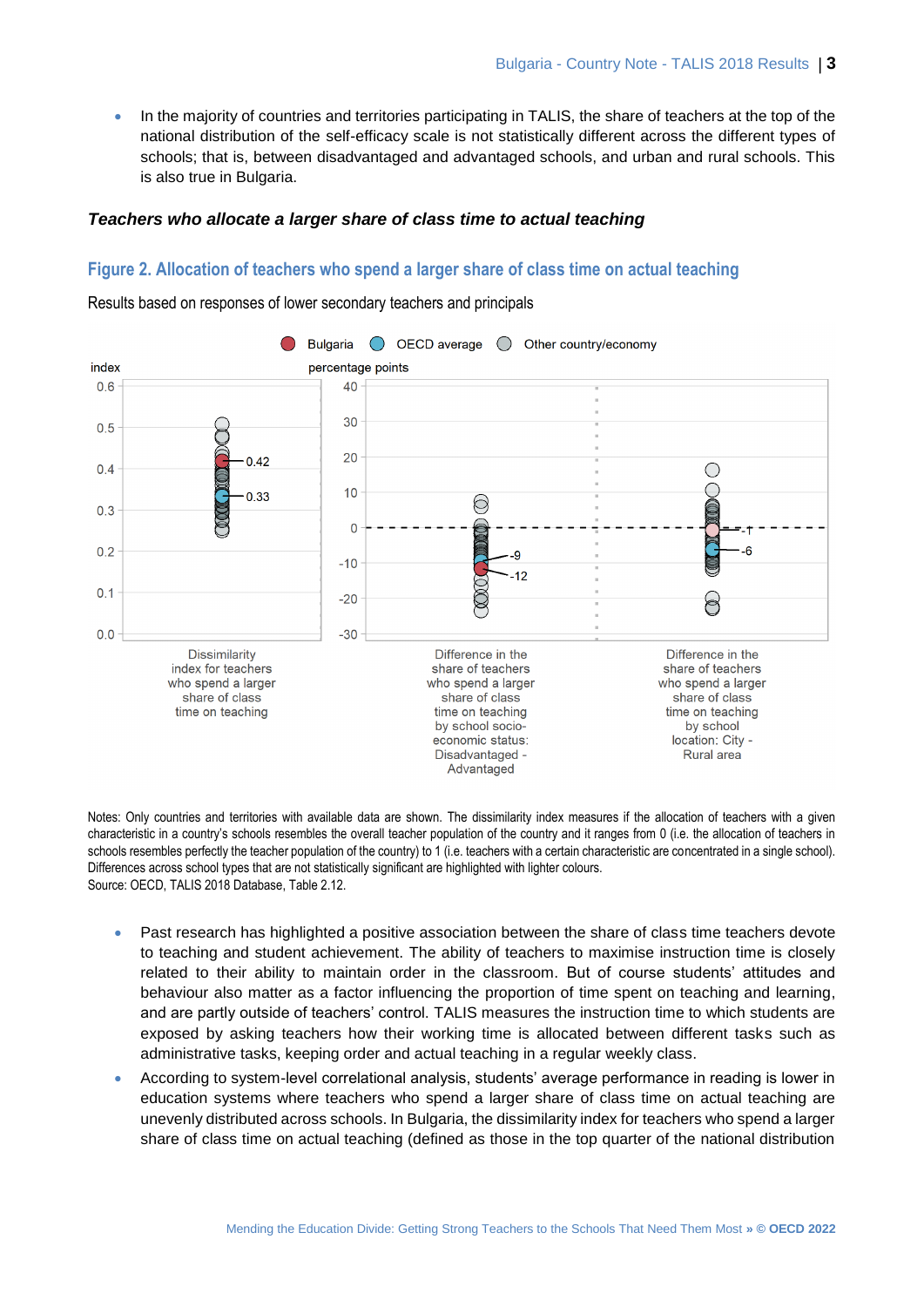of the share of class time allocated to actual teaching) is 0.42, which is higher than the OECD average (0.33).

- Across TALIS participants, teachers who maximise their students' learning opportunities by spending more time on actual teaching in the classroom tend to be over-represented in socio-economically advantaged schools and private schools. This indirectly confirms that teachers' ability to maximise the time spent on actual teaching and to manage the classroom is likely to be related to the classroom environment, which can be more challenging in certain schools than in others. In Bulgaria, the share of teachers who spend a larger share of class time on actual teaching is 12 percentage points lower in socio-economically disadvantaged (18%) than in advantaged schools (29%).
- Differences according to school location tend to be less common. In Bulgaria, there is no statistically significant difference in the share of teachers who spend a larger share of class time on actual teaching between urban and rural schools.

### *Teachers who use cognitive activation practices on a more regular basis*

- Cognitive activation consists of instructional activities that require students to evaluate, integrate and apply knowledge within the context of problem solving (e.g. presenting tasks for which there is no obvious solution or which require students to think critically, and asking students to decide on their own procedures for solving complex tasks). Past research has shown that the use of cognitive activation is associated with higher student achievement. In Bulgaria, the dissimilarity index for teachers who rely on cognitive activation practices most often (defined as those who are in the top quarter of the national distribution in terms of the frequency of use of cognitive activation practices) is 0.32, which is not statistically different from the OECD average (0.3).
- As in most countries and territories participating in TALIS, in Bulgaria there is no statistically significant difference in the share of teachers who rely on cognitive activation practices on a more regular basis between disadvantaged and advantaged schools, and urban and rural schools.

### *Teachers who use clarity of instruction practices on a more regular basis*

- Clarity of instruction is conceptualised in TALIS as the ability to set clear and comprehensive instruction and learning goals, to connect new and old topics, and to provide students with a summary at the end of the lesson. Past studies have shown how this practice is related to positive student outcomes, including learning motivation, achievement and satisfaction. In Bulgaria, the dissimilarity index for teachers who most often adopt clarity of instruction techniques (defined as those who are in the top quarter of the national distribution in terms of the frequency of use of clarity of instruction practices) is 0.32, which is not statistically different from the OECD average (0.3).
- In Bulgaria, the share of teachers who more regularly adopt clarity of instruction practices is not statistically different across different types of schools, such as between disadvantaged and advantaged schools, and urban and rural schools.

# **II. Do students have equitable access to digital learning in school?**

• The use of digital technology for teaching and learning can help students acquire digital skills, socialemotional skills and more standard cognitive skills such as numeracy and literacy. While teachers' reliance on ICT has increased considerably in the wake of the COVID-19 pandemic, school closures have also highlighted the continued presence of digital divides. Available evidence shows that learning losses have been the most severe among marginalised students, who tend to have more limited access to digital learning resources. It is important to note, however, that the data presented in this note were collected in 2017/2018; that is before the outbreak of the COVID-19 pandemic.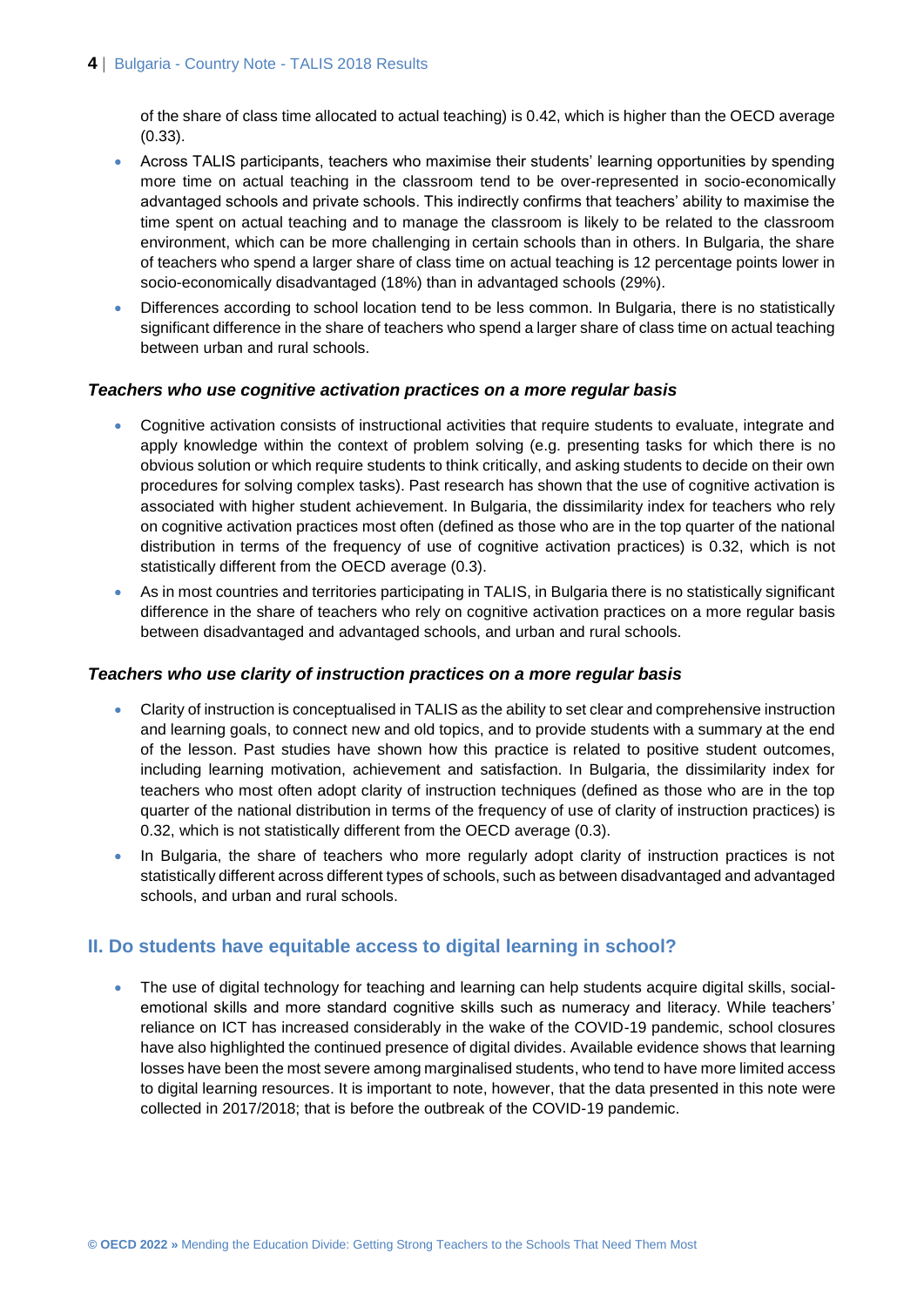### *ICT equipment in school*

- Having adequate ICT equipment at school, such as software, computers, laptops and smart boards, is essential to effective digital learning. In the TALIS 2018 cycle, 26% of principals in Bulgaria reported that the school's capacity to provide quality instruction was hindered "quite a bit" or "a lot" by a shortage or inadequacy of digital technology for instruction. This is not statistically different from the OECD average (25%).
- On average across OECD countries/territories, the share of principals who reported that the school's capacity to provide quality instruction was hindered by a shortage or inadequacy of digital technology for instruction is higher in socio-economically disadvantaged schools than in advantaged schools (by nine percentage points). Yet, in Bulgaria there is no statistically significant difference in the share of these principals between disadvantaged and advantaged schools.
- On average across OECD countries/territories, there is no statistically significant difference in the share of principals who reported that the school's capacity to provide quality instruction was hindered by a shortage or inadequacy of digital technology for instruction between urban and rural schools. However, in Bulgaria the share of these principals is 21 percentage points lower in urban schools (15%) than in rural schools (36%).

### *Teachers with high self-efficacy in ICT use*

- Having access to technology does not improve student learning in itself. Effective integration of technology into teaching and learning requires teachers who are well trained and able to use digital tools for instruction. In the TALIS 2018 cycle, 68% of teachers in Bulgaria reported that they could support student learning through the use of digital technology "quite a bit" or "a lot", which is not statistically different from the OECD average (67%).
- The dissimilarity index for these teachers is 0.29, which is not statistically different from the OECD average (0.31). This means that about three in ten teachers with high self-efficacy in ICT use would need to change schools (i.e. moving to schools with a lower share of teachers with high self-efficacy in ICT) in order to ensure an equal presence of these teachers across schools. It is important to note, however, that self-efficacy is context-specific. Therefore, the same teacher may report a different level of self-efficacy in a different school environment.
- According to system-level correlational analysis, disadvantaged students tend to have just as much or more opportunity to learn digital literacy skills (such as detecting if the information read is subjective or biased) in education systems where teachers with high self-efficacy in ICT and teachers who regularly teach using ICT are more evenly distributed across schools.
- In Bulgaria, the share of teachers who feel they can support student learning through the use of digital technology "quite a bit" or "a lot" is not statistically different in socio-economically disadvantaged schools than what is observed in advantaged schools.
- Similar to most TALIS participants, in Bulgaria there is no statistically significant difference in the share of teachers who feel capable of using ICT in class between urban and rural schools.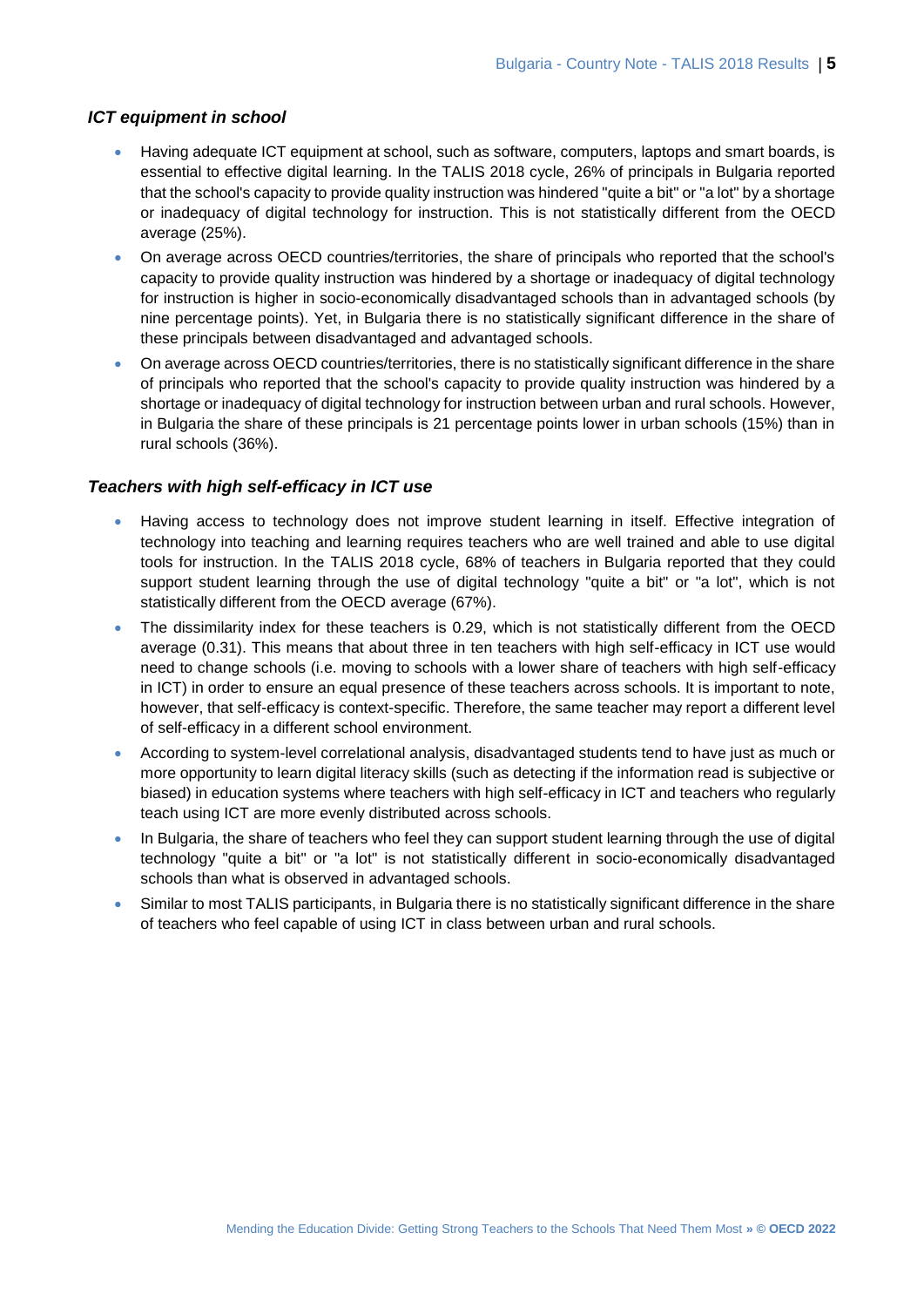



Results based on responses of lower secondary teachers and principals

Notes: Only countries and territories with available data are shown. The dissimilarity index measures if the allocation of teachers with a given characteristic in a country's schools resembles the overall teacher population of the country and it ranges from 0 (i.e. the allocation of teachers in schools resembles perfectly the teacher population of the country) to 1 (i.e. teachers with a certain characteristic are concentrated in a single school). Differences across school types that are not statistically significant are highlighted with lighter colours. Source: OECD, TALIS 2018 Database, Table 3.12.

### *Teachers who use ICT for teaching on a regular basis*

- Past research has highlighted a positive relationship between teachers' perceived self-efficacy in ICT and their use of digital technology in the classroom. Although the literature also shows that ICT use at school does not automatically lead to better student outcomes – both too limited and overly excessive use of ICT can be associated with lower student achievement – teachers' and students' ability to make the most of ICT is reinforced by regular and judicious use of digital technology in the classroom. In the TALIS 2018 cycle, 44% of teachers in Bulgaria reported "frequently" or "always" letting students use ICT for projects or class work, which is lower than the OECD average (53%). The dissimilarity index for these teachers is 0.29, which is not statistically different from the OECD average (0.32).
- As with most TALIS participants, in Bulgaria the share of teachers who regularly use ICT in class is not statistically different between socio-economically disadvantaged and advantaged schools.
- As with most TALIS participants, in Bulgaria there is no statistically significant difference in the share of teachers who regularly use ICT for teaching between urban and rural schools.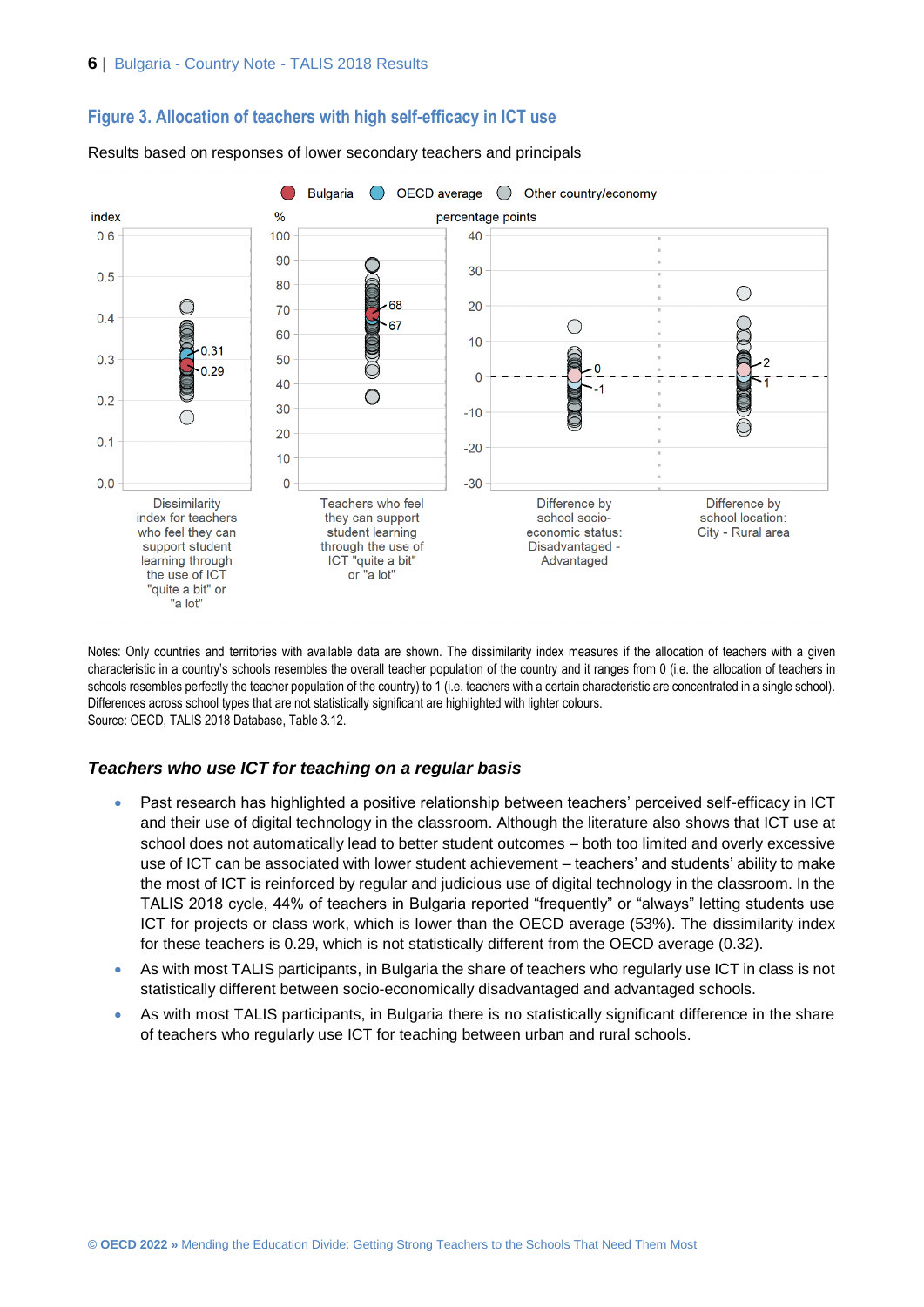

### **Figure 4. Allocation of teachers who regularly use ICT for teaching**

Results based on responses of lower secondary teachers and principals

Notes: Only countries and territories with available data are shown. The dissimilarity index measures if the allocation of teachers with a given characteristic in a country's schools resembles the overall teacher population of the country and it ranges from 0 (i.e. the allocation of teachers in schools resembles perfectly the teacher population of the country) to 1 (i.e. teachers with a certain characteristic are concentrated in a single school). Differences across school types that are not statistically significant are highlighted with lighter colours. Source: OECD, TALIS 2018 Database, Table 3.15.

# **Key features of TALIS 2018**

TALIS uses questionnaires administered to teachers and their school principals to gather data. Its main goal is to generate internationally comparable information relevant to developing and implementing policies focused on school leaders, teachers and teaching, with an emphasis on those aspects that affect student learning. It gives a voice to teachers and school leaders, allowing them to provide input into educational policy analysis and development in key areas.

- The international target population for TALIS is composed of lower secondary teachers and their school leaders in mainstream public and private schools. TALIS 2018 offered three additional options: 15 countries and territories also surveyed teachers and school leaders in their primary schools (ISCED level 1), 11 countries and territories did so in their upper secondary schools (ISCED level 3) and 9 countries and territories conducted the survey in schools that participated in the 2018 OECD Programme for International Student Assessment (PISA).
- Building on literature identifying the characteristics and practices of teaching that boost student achievement, the report *Mending the Education Divide: Getting Strong Teachers to the Schools That Need Them Most*, published on 14 March 2022, shows how teachers with different characteristics and practices tend to concentrate in different schools, and how much access students with different socioeconomic backgrounds have to strong teachers. It points out the aspects of different educational